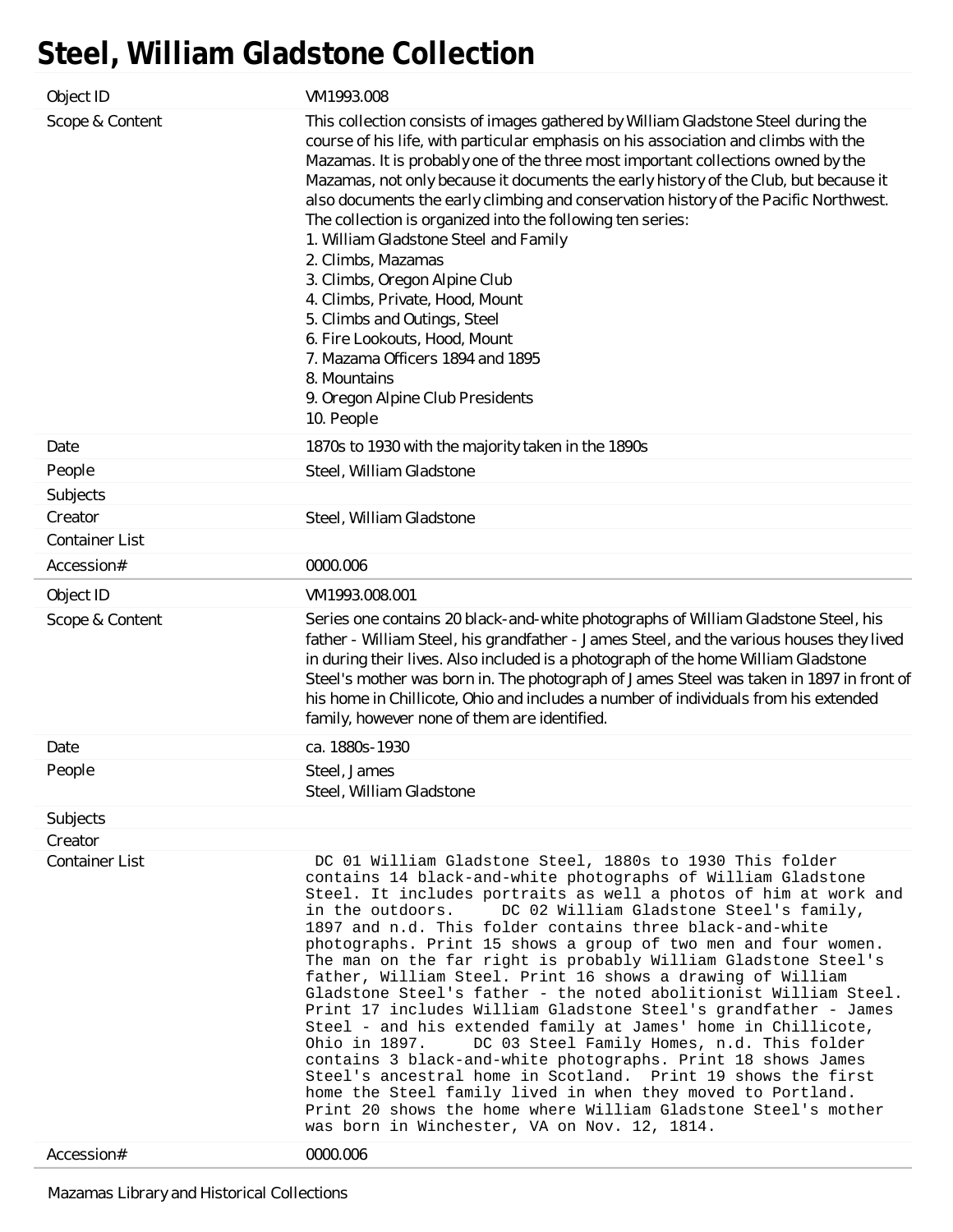## **Steel, William Gladstone Collection**

| Object ID             | VM1993.008.002                                                                                                                                                                                                                                                                                                                                                                                                                                                                                                                                                                                                                                                                                                                                                                                                                                                                                                                                                                                                                                                                                                                                                                                                                                                                                                                                                                                                                                                                |
|-----------------------|-------------------------------------------------------------------------------------------------------------------------------------------------------------------------------------------------------------------------------------------------------------------------------------------------------------------------------------------------------------------------------------------------------------------------------------------------------------------------------------------------------------------------------------------------------------------------------------------------------------------------------------------------------------------------------------------------------------------------------------------------------------------------------------------------------------------------------------------------------------------------------------------------------------------------------------------------------------------------------------------------------------------------------------------------------------------------------------------------------------------------------------------------------------------------------------------------------------------------------------------------------------------------------------------------------------------------------------------------------------------------------------------------------------------------------------------------------------------------------|
| Scope & Content       | Series two contains 28 black-and-white prints and 36 photocopies of black-and-white<br>prints taken during early Mazama climbs and outings including:<br>1. Mount Hood, July 1894<br>2. Mounts Adams, Baker, and Jefferson 1895<br>3. Crater Lake, August 1896<br>4. Mount Rainier, 1897<br>5. Mount Hood, 1901<br>6. Mount Rainier, 1905                                                                                                                                                                                                                                                                                                                                                                                                                                                                                                                                                                                                                                                                                                                                                                                                                                                                                                                                                                                                                                                                                                                                     |
| Date                  | 1894-1897, 1901, 1905                                                                                                                                                                                                                                                                                                                                                                                                                                                                                                                                                                                                                                                                                                                                                                                                                                                                                                                                                                                                                                                                                                                                                                                                                                                                                                                                                                                                                                                         |
| People                | Burford, Richard<br>Campbell, Prince Lucien<br>Collins, Mary<br>Foster, John O.<br>Haley, Eldon<br>Hawkins, Leander L.<br>Hutchinson, Thomas O.<br>Lewis, Charles C.<br>McElvain, Ida<br>Towne, Bertram C.<br>Towser, climbing dog                                                                                                                                                                                                                                                                                                                                                                                                                                                                                                                                                                                                                                                                                                                                                                                                                                                                                                                                                                                                                                                                                                                                                                                                                                            |
| Subjects              | Buildings--Hood, Mount--Steel Cabin<br>Buildings--Hood, Mount--Yocum Cabin<br>Climbs--Mazamas--Hood, Mount--1894<br>Government Camp (Or.)--Photographs<br>Hood, Mount--Buildings--Steel Cabin<br>Hood, Mount--Buildings--Yocum Cabin<br>Hood, Mount--Climbs--Cooper Spur--Photographs<br>Hood, Mount--Climbs--South Side<br>Mazamas--Founding Climb<br>Outings--Mazamas--1894--Mount Hood<br>Toll Gate--Barlow Road--Photographs                                                                                                                                                                                                                                                                                                                                                                                                                                                                                                                                                                                                                                                                                                                                                                                                                                                                                                                                                                                                                                              |
| Creator               |                                                                                                                                                                                                                                                                                                                                                                                                                                                                                                                                                                                                                                                                                                                                                                                                                                                                                                                                                                                                                                                                                                                                                                                                                                                                                                                                                                                                                                                                               |
| <b>Container List</b> | DC 1 Hood, Mount, 1894 This folder contains 10 black-and-white<br>photographs that document the Mazamas outing to and climb of Mt.<br>Hood. It includes photographs from the studio of Bertram C.<br>Towne (taken by charter member Lucius Josiah Hicks) and Charles<br>C. Lewis of Monmouth. Subjects include the Barlow Road toll<br>gate, Government Camp, groups bivying at timberline on the South<br>Side of Mt. Hood, groups climbing the South Side of Mt. Hood and<br>upper Cooper Spur, and groups on the summit of Mt. Hood.<br>Individuals indentified in the photographs include Richard<br>Burford, Prince Lucian Campbell, Mary Collins, John O. Foster,<br>Eldon Haley, Lester Leander Hawkins, George N. Kramer, Professor<br>Hutchinson, Charles C. Lewis, Ida McElvain, and Towser a dog<br>that climbed with his master, Ivan Delashmutt, and reached the<br>summit of Mt. Hood July 19, 1894.<br>DC 2 Heliograph Outing,<br>1895 This folder contains 4 black-and-white prints taken on Mt.<br>Adams during the Mazamas Heliography outing, July 10, 1895.<br>Print 14 was taken on the summit of Adams by Lewis Lamberson and<br>shows R.S. Farrell, William A. Langille, Professor Edgar<br>McClure, Charles H. Sholes, and T. Brooke White<br>DC 3<br>Heliograph Outing, 1895 This folder contains 2 black-and-white<br>photographs taken by the Mazama contingent trying to climb Mt.<br>Baker as part of the Heliography Outing, July 1895.<br>DC 4 |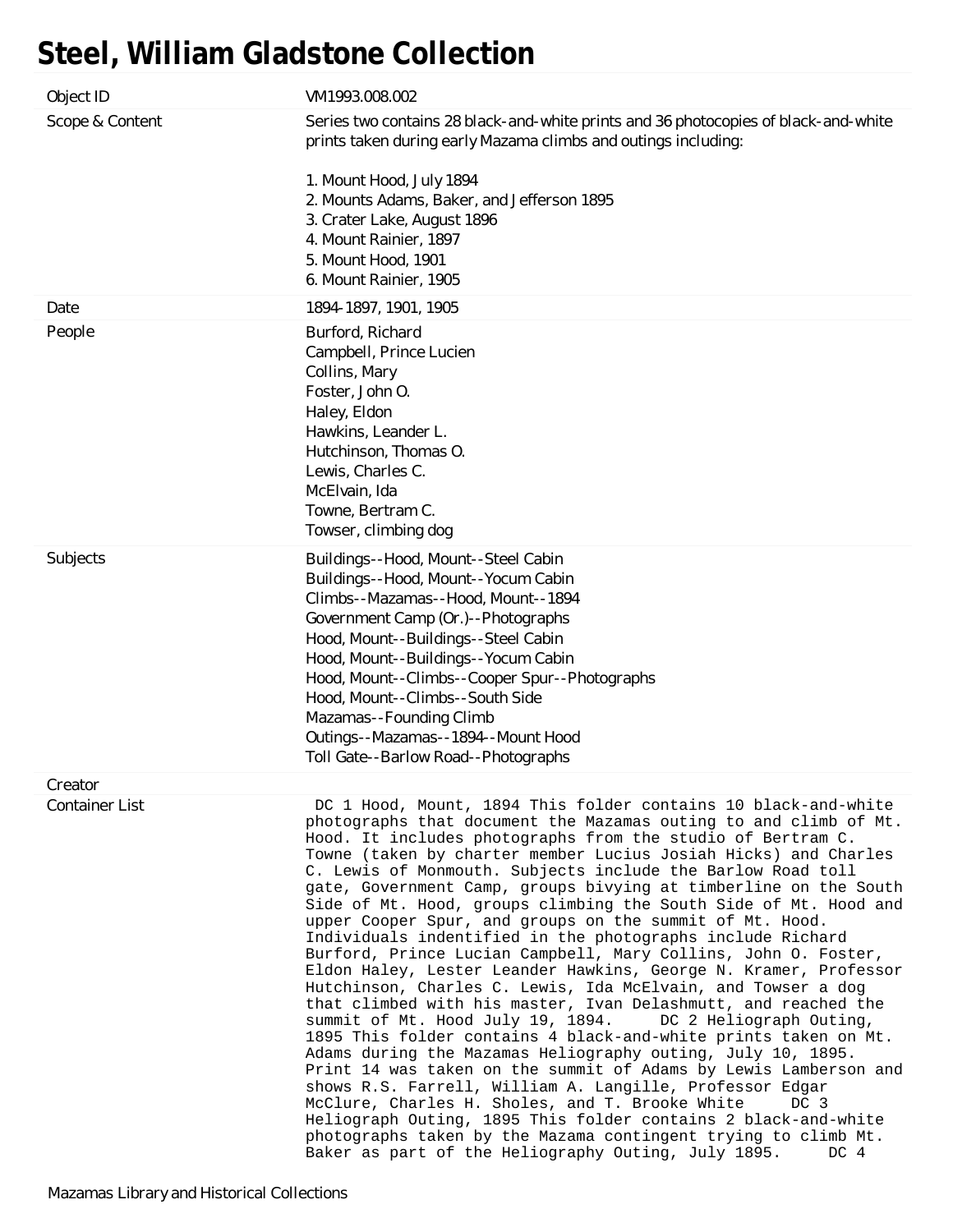|                                  | Heliograph Outing, 1895 This folder contains 3 black-and-white<br>photographs taken by the Mazama contingent trying to climb Mt.<br>Jefferson during the Heliography outing, July 1895.<br>DC 5<br>Crater Lake, McLoughlin, Mt., 1896 This folder contains 3<br>black-and-white photographs taken during the Mazamas outing to<br>Crater Lake and Mt. McLoughlin in 1896.<br>DC 6 Rainier, Mt.,<br>1997 This folder contains 36 color photocopies of Edward S.<br>Curtis photographs glued onto the pages of Steel Scrapbook 12<br>(See MS2001.001.004) that were taken during the Mazamas outing<br>DC 7 Hood, Mt., 1901 This folder<br>to Mt. Rainier in 1897.<br>contains 3 black-and-white photographs taken during the Mazamas<br>outing to Mt. Hood in 1901. DC 8 Rainier, Mt., 1905 This<br>folder contains 3 black-and-white photographs taken during the<br>Mazamas outing to Mt. Rainier in 1905. |
|----------------------------------|-------------------------------------------------------------------------------------------------------------------------------------------------------------------------------------------------------------------------------------------------------------------------------------------------------------------------------------------------------------------------------------------------------------------------------------------------------------------------------------------------------------------------------------------------------------------------------------------------------------------------------------------------------------------------------------------------------------------------------------------------------------------------------------------------------------------------------------------------------------------------------------------------------------|
| Accession#                       | 0000.006                                                                                                                                                                                                                                                                                                                                                                                                                                                                                                                                                                                                                                                                                                                                                                                                                                                                                                    |
| Object ID                        | VM1993.008.003                                                                                                                                                                                                                                                                                                                                                                                                                                                                                                                                                                                                                                                                                                                                                                                                                                                                                              |
| Scope & Content                  | Series three contains four photographs that document two climbs by the with the<br>Oregon Alpine Club.                                                                                                                                                                                                                                                                                                                                                                                                                                                                                                                                                                                                                                                                                                                                                                                                      |
|                                  | One of the photos shows the group of men who illuminated Mount Hood on July 4, 1887.<br>The members of the party include Dr. Charles F. Adams, John M. Breck, N.W. Durham<br>(correspondent for the Oregonian newspaper), Charles H. Gove, Dr. J.M. Keene, William<br>Gladstone Steel, and Oliver Cooper Yocum.                                                                                                                                                                                                                                                                                                                                                                                                                                                                                                                                                                                             |
|                                  | Three of the photos show the Oregon Alpine Club's climb of Mt. St. Helens on July 22 &<br>23, 1889. Members of the trip included Daniel Bass, Martin Gorman, Louis Knighton (a<br>Native American), Lincoln (also a Native American) Thomas A. Marquam, William<br>Gladstone Steel, Bertram C. Towne, and Oliver Cooper Yocum                                                                                                                                                                                                                                                                                                                                                                                                                                                                                                                                                                               |
| Date                             | 1887, 1889                                                                                                                                                                                                                                                                                                                                                                                                                                                                                                                                                                                                                                                                                                                                                                                                                                                                                                  |
| People                           | Adams, Charles F.<br>Bass, Daniel Waldo<br>Breck, John M.<br>Durham, N.W.<br>Gorman, Martin W.<br>Gove, Charles H.<br>Keene, Dr. J.M.<br>Knighton, Louis<br>Marquam, Thomas A.<br>Steel, William Gladstone<br>Towne, Bertram C.<br>Yocum, Oliver Cooper                                                                                                                                                                                                                                                                                                                                                                                                                                                                                                                                                                                                                                                     |
| Subjects                         |                                                                                                                                                                                                                                                                                                                                                                                                                                                                                                                                                                                                                                                                                                                                                                                                                                                                                                             |
| Creator<br><b>Container List</b> | Document Case 1 Mt. Hood, 1887 Studio photo of the eight men,                                                                                                                                                                                                                                                                                                                                                                                                                                                                                                                                                                                                                                                                                                                                                                                                                                               |
|                                  | some members of the Oregon Alpine Club, that illuminated Mt.<br>Document case 2 Mt. St. Helens, 1889<br>Hood, July 4, 1887.<br>This folder contains three photographs taken during the Oregon<br>Alpine Club climb of Mt. St. Helens, July 22-23, 1889.                                                                                                                                                                                                                                                                                                                                                                                                                                                                                                                                                                                                                                                     |
| Accession#                       | 0000.006                                                                                                                                                                                                                                                                                                                                                                                                                                                                                                                                                                                                                                                                                                                                                                                                                                                                                                    |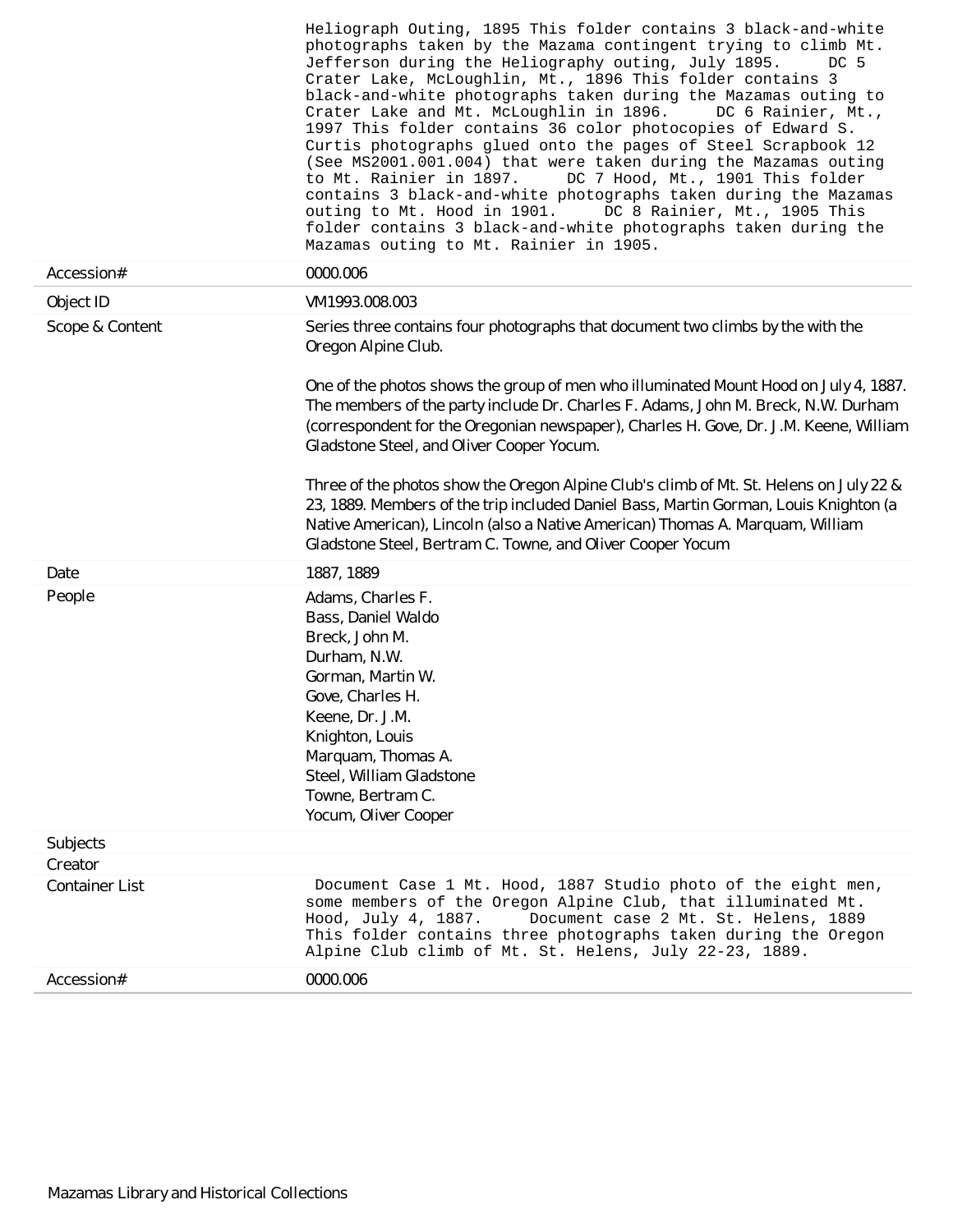## **Steel, William Gladstone Collection**

| Object ID             | VM1993.008.004                                                                                                                                                                                                                                                                                                                                                                                                                                                                                                                                                                                                                                                                                                                                                                                                                                                                                                                                                                                                                                                                                                                                                                                                                                                                                                                                                                                           |
|-----------------------|----------------------------------------------------------------------------------------------------------------------------------------------------------------------------------------------------------------------------------------------------------------------------------------------------------------------------------------------------------------------------------------------------------------------------------------------------------------------------------------------------------------------------------------------------------------------------------------------------------------------------------------------------------------------------------------------------------------------------------------------------------------------------------------------------------------------------------------------------------------------------------------------------------------------------------------------------------------------------------------------------------------------------------------------------------------------------------------------------------------------------------------------------------------------------------------------------------------------------------------------------------------------------------------------------------------------------------------------------------------------------------------------------------|
| Scope & Content       | Series four contains 23 black-and-white photographs taken during five private climbs of<br>Mt. Hood. William Gladstone Steel did not take part in any of these climbs but he was<br>able to obtain these images and included them in his scrapbooks. The prints show the<br>following:<br>1.) Climb, Hood, South Side, July 27, 1892                                                                                                                                                                                                                                                                                                                                                                                                                                                                                                                                                                                                                                                                                                                                                                                                                                                                                                                                                                                                                                                                     |
|                       | 2.) Climb, Hood, South Side, Aug. 18, 1892<br>3.) Climb, Hood, South Side, before 1895<br>4.) Climb, Hood, South Side, July 10, 1896<br>5.) Climb, Hood, South Side, Oct. 2, 1896                                                                                                                                                                                                                                                                                                                                                                                                                                                                                                                                                                                                                                                                                                                                                                                                                                                                                                                                                                                                                                                                                                                                                                                                                        |
| Date                  | 1892, before 1895, 1896                                                                                                                                                                                                                                                                                                                                                                                                                                                                                                                                                                                                                                                                                                                                                                                                                                                                                                                                                                                                                                                                                                                                                                                                                                                                                                                                                                                  |
| People                | Steel, William Gladstone                                                                                                                                                                                                                                                                                                                                                                                                                                                                                                                                                                                                                                                                                                                                                                                                                                                                                                                                                                                                                                                                                                                                                                                                                                                                                                                                                                                 |
| Subjects              |                                                                                                                                                                                                                                                                                                                                                                                                                                                                                                                                                                                                                                                                                                                                                                                                                                                                                                                                                                                                                                                                                                                                                                                                                                                                                                                                                                                                          |
| Creator               |                                                                                                                                                                                                                                                                                                                                                                                                                                                                                                                                                                                                                                                                                                                                                                                                                                                                                                                                                                                                                                                                                                                                                                                                                                                                                                                                                                                                          |
| <b>Container List</b> | DC 1 Hood, Mt., 1892 This folder contains 11 black-and-white<br>photographs taken by George M. Weister during a private climb of<br>Mt. Hood, July 27, 1892. William Gladstone Steel was suppose to<br>be on this climb, but according to the summit register entry he<br>was "disabled by falling off a bicycle."<br>DC 2 Hood, Mt.,<br>1892 This folder contains 1 black-and-white photograph taken by<br>Bertram C. Towne during a private climb of Mt. Hood, August 18,<br>1892.<br>DC 3 Hood, Mt., ca. 1894 This folder contains 7<br>black-and-white photographs taken by an unknown photographer<br>during a private climb of Mt. Hood, ca. 1894.<br>DC 4 Hood,<br>Mt., 1896 This folder contains 3 black-and-white photographs<br>taken by James Eaton during a private climb of Mt. Hood, July<br>10, 1896. Eaton was with a group of young men from the YMCA in<br>Portland who went on a trip to and climb of Mount Hood and for<br>convenience called themselves the Triangle Club. Triangle<br>Moraine, which sits between White River and Zigzag Glaciers at<br>9,000 feet on the South Side of Mt. Hood was named after the<br>DC 5 Hood, Mt., 1896 This folder contains 1<br>Triangle Club.<br>black-and-white photograph taken by William Gladstone Steel on<br>Aug. 28, 1896 that documents the site of the Killingsworth<br>accident on the South Side of Mt. Hood, on Aug. 24, 1896. |
| Accession#            | 0000.006                                                                                                                                                                                                                                                                                                                                                                                                                                                                                                                                                                                                                                                                                                                                                                                                                                                                                                                                                                                                                                                                                                                                                                                                                                                                                                                                                                                                 |
| Object ID             | VM1993.008.005                                                                                                                                                                                                                                                                                                                                                                                                                                                                                                                                                                                                                                                                                                                                                                                                                                                                                                                                                                                                                                                                                                                                                                                                                                                                                                                                                                                           |
| Scope & Content       | Series five contains 34 black-and-white photographs taken during personal climbs and<br>outings by William Gladstone Steel. These climbs and outings include:                                                                                                                                                                                                                                                                                                                                                                                                                                                                                                                                                                                                                                                                                                                                                                                                                                                                                                                                                                                                                                                                                                                                                                                                                                            |
|                       | 1.) Outing, Hood, August 1890<br>2.) Climbs, Hood, July 19, 1895<br>3.) Outing, North Cascades, 1897<br>4.) Outing, Crater Lake, Aug. 4-19, 1903<br>5.) Climb, Steel, Mt., ca. 1910                                                                                                                                                                                                                                                                                                                                                                                                                                                                                                                                                                                                                                                                                                                                                                                                                                                                                                                                                                                                                                                                                                                                                                                                                      |
| Date                  | 1890, 1895, 1897, 1903, ca. 1910                                                                                                                                                                                                                                                                                                                                                                                                                                                                                                                                                                                                                                                                                                                                                                                                                                                                                                                                                                                                                                                                                                                                                                                                                                                                                                                                                                         |
| People                | Steel, William Gladstone                                                                                                                                                                                                                                                                                                                                                                                                                                                                                                                                                                                                                                                                                                                                                                                                                                                                                                                                                                                                                                                                                                                                                                                                                                                                                                                                                                                 |
| Subjects              |                                                                                                                                                                                                                                                                                                                                                                                                                                                                                                                                                                                                                                                                                                                                                                                                                                                                                                                                                                                                                                                                                                                                                                                                                                                                                                                                                                                                          |
| Creator               |                                                                                                                                                                                                                                                                                                                                                                                                                                                                                                                                                                                                                                                                                                                                                                                                                                                                                                                                                                                                                                                                                                                                                                                                                                                                                                                                                                                                          |
| <b>Container List</b> | DC 1 Hood, Mt., Lillies, 1890 This folder contains 1<br>black-and-white photograph of five women in full dresses. The<br>caption below the original print glued into the Steel Scrapbook<br>is, "Mt. Hood Lillies." It is believed that some of these women<br>were part of the party that climbed Mt. Hood with William                                                                                                                                                                                                                                                                                                                                                                                                                                                                                                                                                                                                                                                                                                                                                                                                                                                                                                                                                                                                                                                                                 |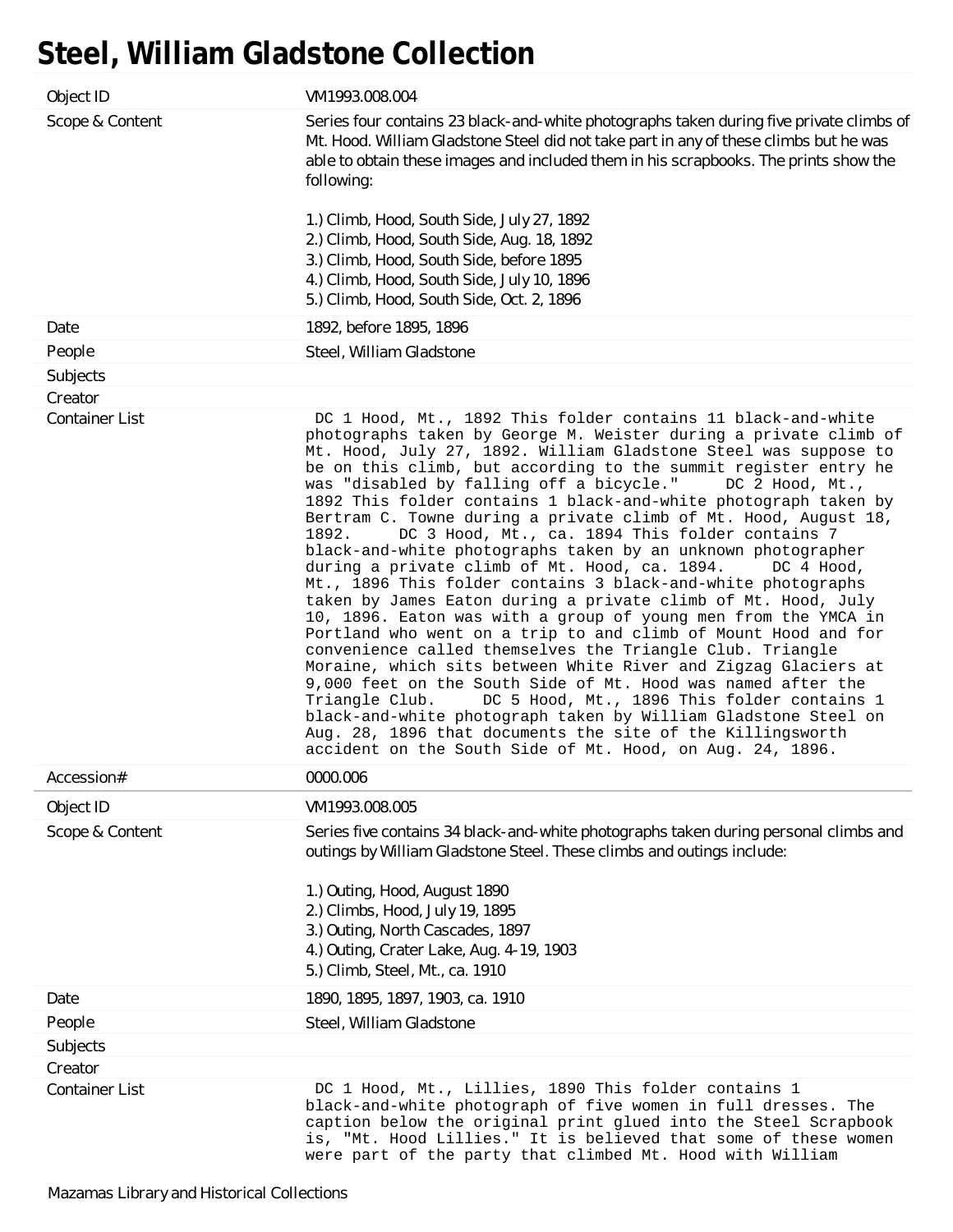|                                  | Gladstone Steel on August 9, 1890.<br>DC 2 Hood, Mt. 1895 This<br>folder contains 6 black-and-white photographs taken by Lewis<br>Lamberson during a July 19, 1895 climb of Cooper Spur on Mt.<br>Hood. The members of the party were Lewis Lamberson, H.D.<br>Langille, Miss Ella Allis Owen, William Gladstone Steel, and T.<br>DC 3 North Cascades, 1897 This folder contains<br>Brook White.<br>10 black-and-white photographs taken in 1897, probably by<br>William Gladstone Steel, in the North Cascades near Lake Chelan.<br>Steel and Martin Gorman were hired by the Federal Government to<br>do a botanical survey of the area.<br>DC 4 Crater Lake, 1903<br>This folder contains 3 black-and-white photographs taken by Fred<br>Kiser during a visit to Crater Lake, August 4-19, 1903.<br>DC 5<br>Lake Cushman, ca. 1910 This folder contains 8 black-and-white<br>stereo cards taken on a trip by William Gladstone Steel to the<br>Olympic Mountains to climb Mt. Steel ca. 1910. These 8 images<br>show the approach to the climb including the dock of Hoodsport,<br>Lake Cushman, The Antlers - a hotel on Lake Cushman, and Cushman<br>DC 6 Steel, Mt., ca. 1910 This folder contains 3<br>House.<br>black-and-white stereo cards and 3 black-and-white prints taken<br>on a trip by William Gladstone Steel to the Olympic Mountains to<br>climb Mt. Steel ca. 1910. The images show Mount Steel, Steel<br>Glacier, and William Gladstone on the summit of Mt. Steel. |
|----------------------------------|-------------------------------------------------------------------------------------------------------------------------------------------------------------------------------------------------------------------------------------------------------------------------------------------------------------------------------------------------------------------------------------------------------------------------------------------------------------------------------------------------------------------------------------------------------------------------------------------------------------------------------------------------------------------------------------------------------------------------------------------------------------------------------------------------------------------------------------------------------------------------------------------------------------------------------------------------------------------------------------------------------------------------------------------------------------------------------------------------------------------------------------------------------------------------------------------------------------------------------------------------------------------------------------------------------------------------------------------------------------------------------------------------------------------------------------------------------------------------------------------|
| Accession#                       | 0000.006                                                                                                                                                                                                                                                                                                                                                                                                                                                                                                                                                                                                                                                                                                                                                                                                                                                                                                                                                                                                                                                                                                                                                                                                                                                                                                                                                                                                                                                                                  |
| Object ID                        | VM1993.008.006                                                                                                                                                                                                                                                                                                                                                                                                                                                                                                                                                                                                                                                                                                                                                                                                                                                                                                                                                                                                                                                                                                                                                                                                                                                                                                                                                                                                                                                                            |
| Scope & Content                  | Series six contains 1 black-and-white photograph of the USFS fire lookout on the<br>summit of Mt. Hood ca. 1930.                                                                                                                                                                                                                                                                                                                                                                                                                                                                                                                                                                                                                                                                                                                                                                                                                                                                                                                                                                                                                                                                                                                                                                                                                                                                                                                                                                          |
| Date                             |                                                                                                                                                                                                                                                                                                                                                                                                                                                                                                                                                                                                                                                                                                                                                                                                                                                                                                                                                                                                                                                                                                                                                                                                                                                                                                                                                                                                                                                                                           |
| People                           | Steel, William Gladstone                                                                                                                                                                                                                                                                                                                                                                                                                                                                                                                                                                                                                                                                                                                                                                                                                                                                                                                                                                                                                                                                                                                                                                                                                                                                                                                                                                                                                                                                  |
| Subjects                         | Fire Lookouts--Hood, Mount                                                                                                                                                                                                                                                                                                                                                                                                                                                                                                                                                                                                                                                                                                                                                                                                                                                                                                                                                                                                                                                                                                                                                                                                                                                                                                                                                                                                                                                                |
| Creator                          |                                                                                                                                                                                                                                                                                                                                                                                                                                                                                                                                                                                                                                                                                                                                                                                                                                                                                                                                                                                                                                                                                                                                                                                                                                                                                                                                                                                                                                                                                           |
| <b>Container List</b>            |                                                                                                                                                                                                                                                                                                                                                                                                                                                                                                                                                                                                                                                                                                                                                                                                                                                                                                                                                                                                                                                                                                                                                                                                                                                                                                                                                                                                                                                                                           |
| Accession#                       | 0000.006                                                                                                                                                                                                                                                                                                                                                                                                                                                                                                                                                                                                                                                                                                                                                                                                                                                                                                                                                                                                                                                                                                                                                                                                                                                                                                                                                                                                                                                                                  |
| Object ID                        | VM1993.008.007                                                                                                                                                                                                                                                                                                                                                                                                                                                                                                                                                                                                                                                                                                                                                                                                                                                                                                                                                                                                                                                                                                                                                                                                                                                                                                                                                                                                                                                                            |
| Scope & Content                  | Series seven contains 8 black-and-white photographs of Mazama related subjects. Print<br>1 shows Mazama Log Lodge, n.d. Prints 2 and 7 show Mazama officers for 1894. Prints<br>3-6 and 8 show Mazama officers for 1895.                                                                                                                                                                                                                                                                                                                                                                                                                                                                                                                                                                                                                                                                                                                                                                                                                                                                                                                                                                                                                                                                                                                                                                                                                                                                  |
| Date                             | 1895, 1896                                                                                                                                                                                                                                                                                                                                                                                                                                                                                                                                                                                                                                                                                                                                                                                                                                                                                                                                                                                                                                                                                                                                                                                                                                                                                                                                                                                                                                                                                |
| People                           | Steel, William Gladstone                                                                                                                                                                                                                                                                                                                                                                                                                                                                                                                                                                                                                                                                                                                                                                                                                                                                                                                                                                                                                                                                                                                                                                                                                                                                                                                                                                                                                                                                  |
| Subjects                         |                                                                                                                                                                                                                                                                                                                                                                                                                                                                                                                                                                                                                                                                                                                                                                                                                                                                                                                                                                                                                                                                                                                                                                                                                                                                                                                                                                                                                                                                                           |
| Creator<br><b>Container List</b> |                                                                                                                                                                                                                                                                                                                                                                                                                                                                                                                                                                                                                                                                                                                                                                                                                                                                                                                                                                                                                                                                                                                                                                                                                                                                                                                                                                                                                                                                                           |
| Accession#                       | 0000.006                                                                                                                                                                                                                                                                                                                                                                                                                                                                                                                                                                                                                                                                                                                                                                                                                                                                                                                                                                                                                                                                                                                                                                                                                                                                                                                                                                                                                                                                                  |
|                                  | VM1993.008.008                                                                                                                                                                                                                                                                                                                                                                                                                                                                                                                                                                                                                                                                                                                                                                                                                                                                                                                                                                                                                                                                                                                                                                                                                                                                                                                                                                                                                                                                            |
| Object ID<br>Scope & Content     | Series eight contains 10 black-and-white photographs of Pacific Northwest Mountains                                                                                                                                                                                                                                                                                                                                                                                                                                                                                                                                                                                                                                                                                                                                                                                                                                                                                                                                                                                                                                                                                                                                                                                                                                                                                                                                                                                                       |
|                                  | including:<br>1.) Crater Lake, n.d.<br>2.) Mt. Hood, 1895 by Benjamin Gifford<br>3.) Mt. Hood, 1896 by Oliver Cooper Yocum<br>4.) Mt. Hood, n.d.<br>5.) Mt. Hood, n.d. cabin in woods<br>6.) Mt. Adams, Washington, 1901 by Benjamin Gifford<br>7.) Mt. Olympus, Washington, n.d.                                                                                                                                                                                                                                                                                                                                                                                                                                                                                                                                                                                                                                                                                                                                                                                                                                                                                                                                                                                                                                                                                                                                                                                                         |
| Date                             | 1895, 1896, 1901, n.d.                                                                                                                                                                                                                                                                                                                                                                                                                                                                                                                                                                                                                                                                                                                                                                                                                                                                                                                                                                                                                                                                                                                                                                                                                                                                                                                                                                                                                                                                    |
| People                           | Steel, William Gladstone                                                                                                                                                                                                                                                                                                                                                                                                                                                                                                                                                                                                                                                                                                                                                                                                                                                                                                                                                                                                                                                                                                                                                                                                                                                                                                                                                                                                                                                                  |